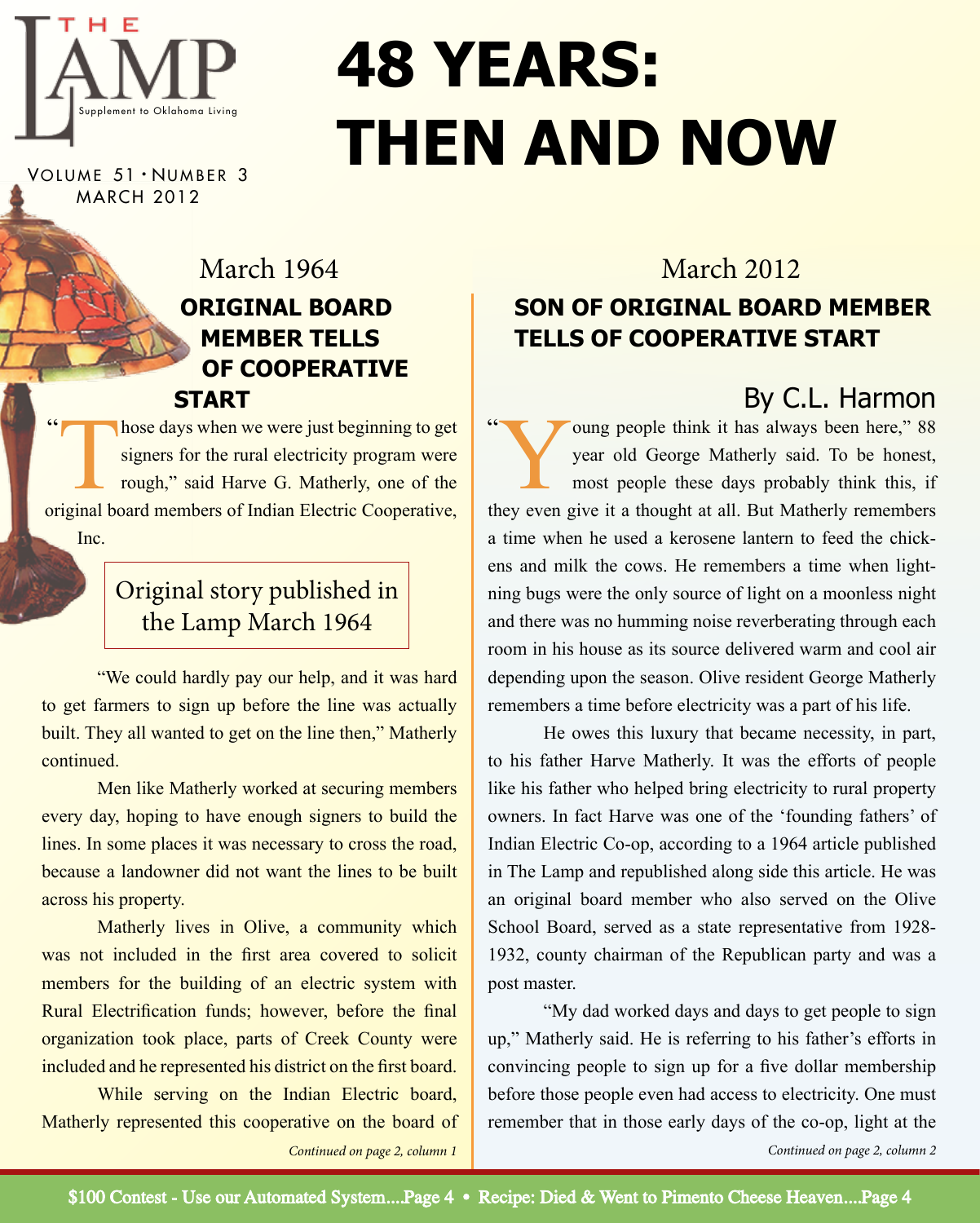KAMO, a cooperative of cooperatives. This body engages in construction of electric transmission lines. Matherly contributed toward the selection of its name to represent Kansas, Arkansas, Missouri and Oklahoma.

A farmer for as long as he can remember, Matherly and his bride, Callie, set up housekeeping on the Bland ranch in December 1904, following their marriage in her parents' home at Happy Corner.

Matherly and his son, George, now operate a ranching program on a total of 10,000 acres of land which they own and lease. Part of the land has just come out of the soil bank after five years of laying fallow to rebuild the land. Ceresa lespedeza was sown on the land to rebuild it.

Because of his interest in education, Matherly served on the Olive School board for 18 years and helped consolidate the school district. He had studied the school systems of Iowa and other states before working strenuously for the Olive consolidation.

Mr. and Mrs. Matherly were the parents of three children George, who is foreman of the ranch operations; Ruby, now Mrs Edward Schirmer of Muskogee; and Alma, Mrs Clarence Jackson of Wichita Falls, Tx. There are three grandsons.

Not only was Matherly interested in school affairs and the cooperative, but he also took an active part in

> politics. He has served on the Creek County Election Board for the past ten years. A strong Republican, he ran for the State Senate and served one term in the State House of Representatives from 1928 to 1932. Highlight of his political career was his selection as a delegate to the National Convention in Chicago in 1944.

> > *Continued on page 3, column 1* Matherly has also served as county chairman of the party and is deputy county

#### **Original Board Member (cont) Son of Original Board Member (cont)**

flip of a switch was a dream to those in rural areas who had never had it. And so five dollars at a time when times were hard was a hard dream to sell.

"We could hardly pay our help and it was hard to get farmers to sign up before the lines were actually built," Harve Matherly said in the 1964 article. His son reflected on how difficult it was for his father when farmers refused to give right-a-ways to the co-op for the lines forcing him to regroup and find a willing participant to continue bringing the lines down to all rural areas. Often crews would have to cross roads where they could gain permission and be granted right-a-ways.

"It was funny later when those who had refused saw their neighbors and fellow farmers using light bulbs in their barns and on their front porches while they remained in the dark," Matherly quipped. "They all wanted electric then when they could see how flipping a switch could light up the whole barn."

Matherly was grown and married by the time electricity came to their family farm and ranch and so he had grown up with out electricity. He spoke about his first home where he and his wife actually had an "ice box" that used real ice to keep its contents cool. He remembers the ice truck stopping by every three days with another 75 pounds of ice.

"The first things that I bought after getting electricity in 1941 was a real ice box [refrigerator], an iron for my wife and a radio. That's what most people bought after first getting electric to their homes. There wasn't much else to buy back then," he said. "After that first iron,

*Continued on page 3, column 2*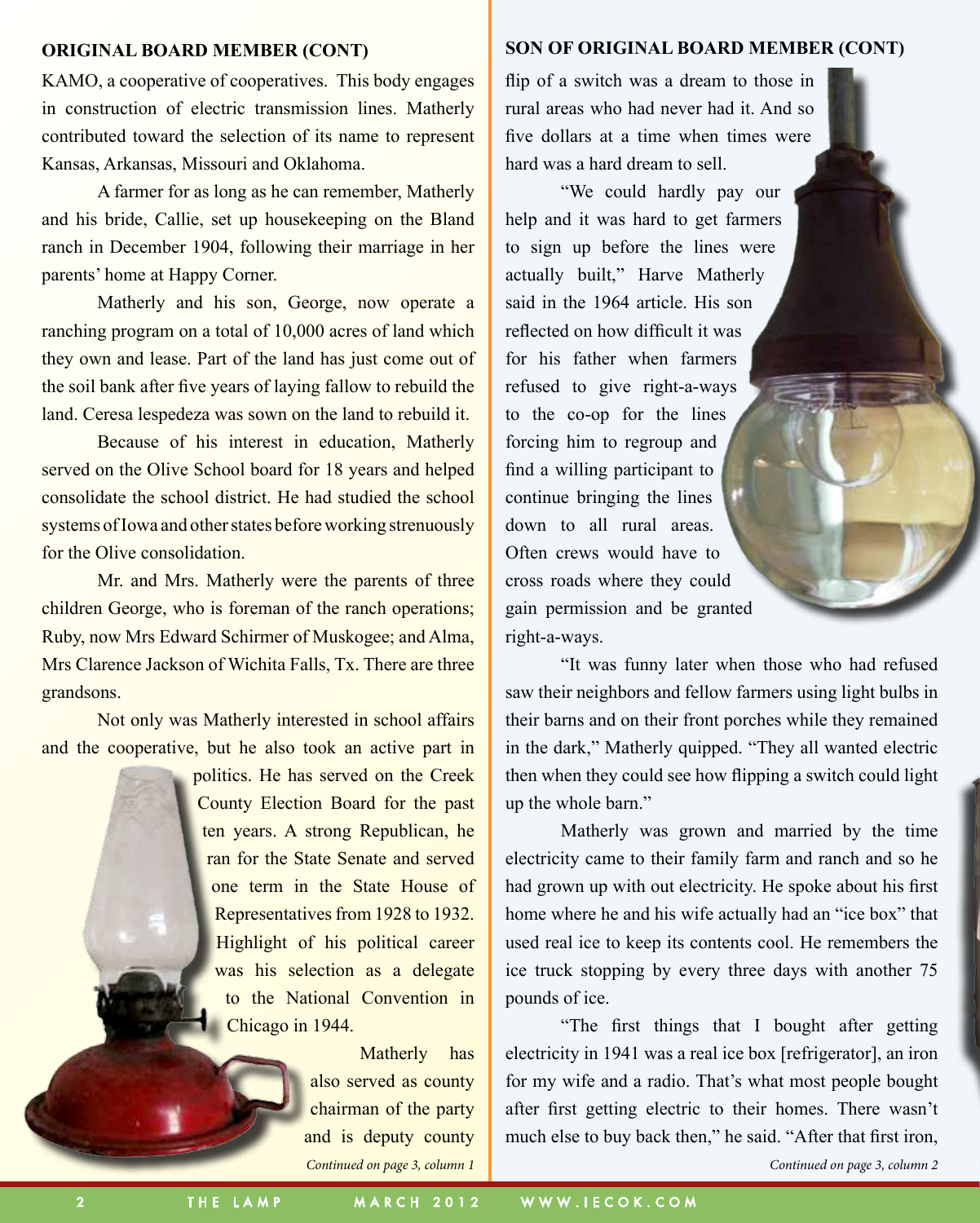assessor. He was selected as state committeeman of the Republican Party. Another office he has filled is that of Postmaster for 18 to 20 years. The post office was moved several years later.

Although Matherly is deeply involved in politics, Mrs. Matherly takes a back seat in government affairs. She prefers to cook and keep house. Before she was ill two years ago she was active in the Olive Baptist Church. Since that time she attends rather irregularly, she said. She found it necessary to discontinue her attendance at the Order of the Eastern Star during her illness.

The Matherly family moved to the present location in 1935 after they had spent five years building their home. They had purchased the farm about nine years earlier, but had never lived on the land. They say today that they hope to finish the home one of these days. There are still a few things they want to do to it.

Rather impressive in its appearance, the home has two full stories solidly constructed on ten and twelve-inch floor joists and a large basement underneath. Because the house stands on sloping land, Matherly can



drive his car around the house and park it in the basement out of the weather.

> Matherly is proud of his holdings and what he has done with them. He has given his time and energies to progress in his home and his community. It is easy to see that he will continue to take an active part in neighborhood, county, state and national affairs as long as he is able.

The Lamp salutes one of Indian Electric's founding fathers. ◊

#### **ORIGINAL BOARD MEMBER (CONT)** SON OF ORIGINAL BOARD MEMBER (CONT)

my wife never went without another electric iron," he added sporting a boyish grin.

"My dad lived here in this house and he was so proud of having electricity," he said. "It's hard to imagine now, but people would get excited over a light bulb. Once the juice was flowing and then when new appliances were being offered to homeowners, people had to hire electricians to come out and wire them outlets," Matherly said. He remembers a man who worked for the co-op in the early days whose job it was to inspect these outlets and then use a long pole to reach the power pole and flip their power on. He also recalls that 40 kilowatts for a month cost about \$12 and what it was like to no longer have to draw water from a well using the old rope and bucket method. Looking back on it, he further remembered how people would have to drill new water wells because the electric pumps kept running the wells dry.

Matherly didn't follow in his father's footsteps to become an IEC board member. He said he has always felt like there were good representatives for his district and so he saw no need to replace them. But in a way he has carried on his father's legacy. He has grown to embrace the new way of life that his father knew electricity would bring. In fact he has grown so accustomed to his many electric amenities, that during the snow storm last year when the power was out, he purchased a generator large enough to run his entire house...and has no regrets for having done so.

Matherly summed up his feeling about the importance of electricity in a simple phrase that I believe explains just how valuable his father's efforts and the efforts of those who have come after him have been to bring us out of the dark: "Electric power changed the way we live and since then we have forgotten how to live the old way. We wouldn't even know how to go back if we wanted," he said. I suppose that to most of us, not just the young, it does seems like electric has always been here...even to those who know it really hasn't.  $\bullet$